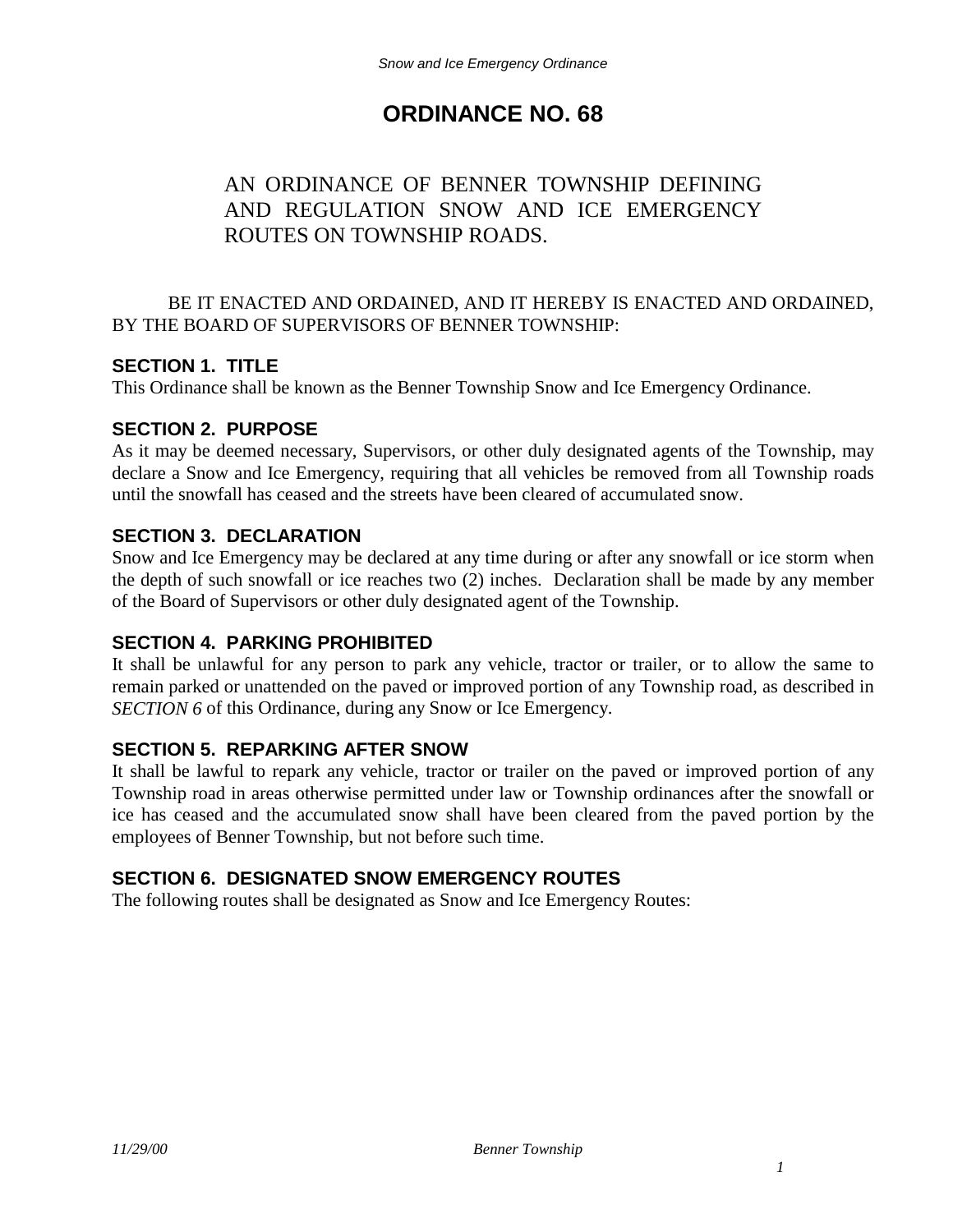| <b>STREET</b>               | <b>AREA</b> |
|-----------------------------|-------------|
| <b>Beezer Hill</b>          | Full length |
| <b>Bel Air Hills Road</b>   | Full length |
| <b>Crestview Drive</b>      | Full length |
| <b>Edward Drive</b>         | Full length |
| Fishburn Hill               | Full length |
| <b>Green Street</b>         | Full length |
| Hillside Drive              | Full length |
| Leib Street                 | Full length |
| Majestic View Drive         | Full length |
| Millson Circle              | Full length |
| <b>Purdue Mountain Road</b> | Full length |
| Reichenbaugh Drive          | Full length |
| <b>Walnut Grove Drive</b>   | Full length |
| Weeping Willow              | Full length |
| <b>West Water Street</b>    | Full length |
| <b>Willowbend Drive</b>     | Full length |

## **SECTION 7. SIGNS REQUIRED**

The Board of Supervisors shall cause proper signs to be placed at entrances to any Snow Emergency Route before the provisions of this Ordinance may be enforced.

## **SECTION 8. REPORT AND NOTICE OF VIOLATION**

The Code Enforcement Officer, or other duly designated agents of the Township, finding any vehicle in violation of any provision of this Ordinance may issue a "Notice of Parking Violation." Enforcement agents shall be designated by Resolution of the Board of Supervisors.

## **SECTION 9. PENALTY OF VIOLATION**

- A. Any Person who shall violate this Ordinance shall pay a fine of \$15.00 if paid within 24 hours or \$30.00, thereafter.
- B. Enforcement shall not occur for a least 6 hours after the declaration of a Snow and Ice Emergency. The Snow and Ice Emergency shall be considered to have been "publicly declared" once it has been distributed to: one or more local radio stations serving Benner Township; one or more local television cable service providers; or one more local media for public broadcast and publication.